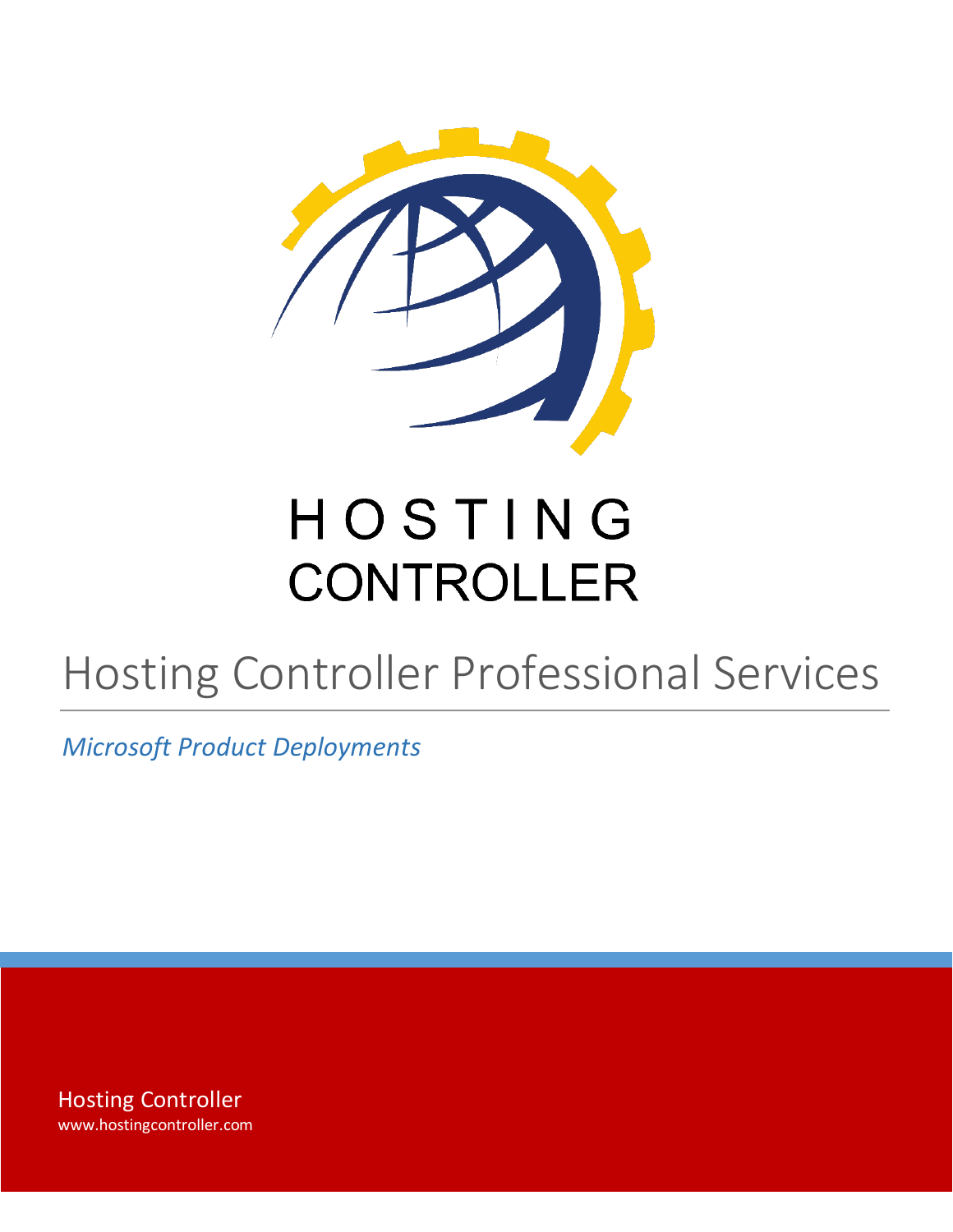# Contents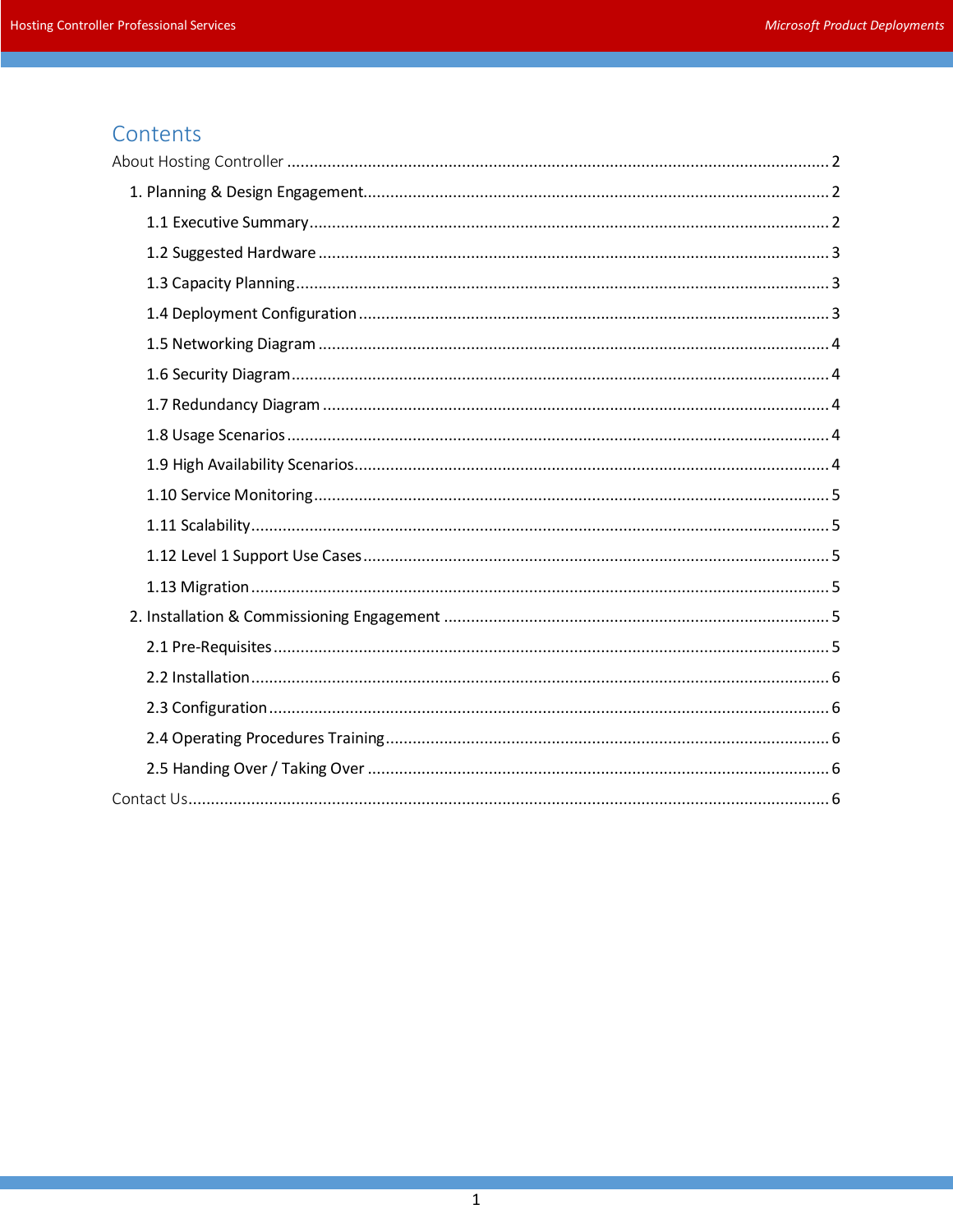

*Hosting Controller has years of experience with Microsoft Enterprise products and has hundreds of service providers using Hosting Controller's automation technology to offer Microsoft products as hosted services.*

Hosting Controller offers professional services for enterprises and service providers who are engaged in deployments of Exchange and other Microsoft enterprise products either for in-house use or to be offered as hosted services. Deployments could be on-premises or in the cloud, they could be on private clouds, hybrid clouds or public clouds. They could be fresh installations or upgrades of existing installations. They may also include migrations from legacy systems.

These products include:

- Microsoft Exchange
- Microsoft SharePoint
- Microsoft Lync
- Microsoft Dynamics CRM

## <span id="page-2-0"></span>About Hosting Controller

HC is a validated solution vendor by Microsoft [\(https://technet.microsoft.com/en](https://technet.microsoft.com/en-us/office/dn756468)[us/office/dn756468\)](https://technet.microsoft.com/en-us/office/dn756468) endorsing that our experience not only spans in commissioning the software; we also understand the nuts and bolts of the technology behind it.

There are two broad categories of engagement:

- 1. Planning and Design
- 2. Installation and Commissioning

### <span id="page-2-1"></span>1. Planning & Design Engagement

In the 'Planning & Design' engagement, Hosting Controller engineers will gather and analyze your requirements, discuss different options, and prepare a 'Design Document' for you. The Design Document will incorporate all your requirements and will be prepared according to Microsoft's latest best practices and will be detailed enough for you to give to any team qualified in such tasks to follow step by step for commissioning of the whole project.

The design document will have the following structure:

#### <span id="page-2-2"></span>1.1 Executive Summary

- Overview
	- o Microsoft applications
	- o Project timelines
- Policy decisions
	- o Number of copies of each data item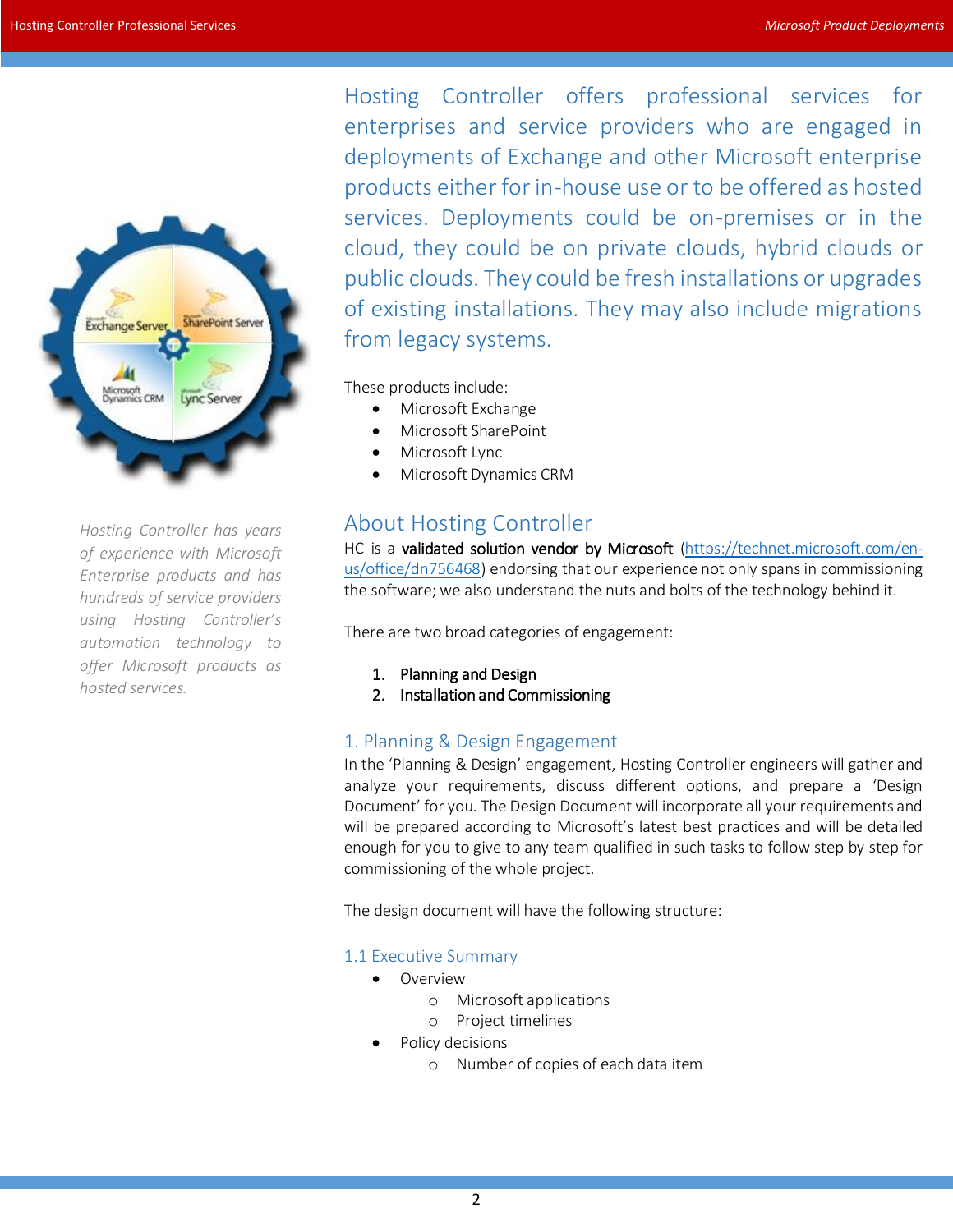- o Usable capacity available to each user
- o Site resilience
- o Security policies
- Deployment details
	- o Major assumptions and their rationale
	- o Initial capacity dimensioned
	- o Total initial hardware requirements
- Scalability points
- Optional services requiring development
	- o Integration requirements
	- o Migration requirements
- Operational requirements

#### <span id="page-3-0"></span>1.2 Suggested Hardware

Models and configurations: SuperMicro, DELL, HP, IBM, Cisco etc. with budgetary prices.

#### <span id="page-3-1"></span>1.3 Capacity Planning

- Assumptions about user behavior
- Redundancy Requirements
- Resilience Requirements
- Dimensioning Sheets going from usage statistics to required resources
- Required Hardware Resources BoQ
	- o Total number of servers
		- CPU
		- RAM
		- **Storage**
	- o Total Networking Ports
		- **Bandwidth**
- Required data center resources for suggested hardware
	- o Space
	- o Power
	- o Cooling
	- o Bandwidth
	- o Public IP Addresses
- Required Software Licenses BoQ
- Dimensioning Sheets with working 'What-If' scenarios all based on Microsoft best practices:
	- o Change in input capacities to see effect on resource usage
	- o Change in behavior assumptions to see effect on resource usage
	- o Decide different scalability options

#### <span id="page-3-2"></span>1.4 Deployment Configuration

- Site wise hardware distribution
- Virtual Machines Specifications on each server
- Applications and their roles

#### *Planning & Design*

- *Executive Summary*
- *Suggested Hardware*
- *Capacity Planning*
- *Deployment Configuration*
- *Networking Diagram*
- *Security Diagram*
- *Redundancy Diagram*
- *Usage Scenarios*
- *High Availability Scenarios*
- *Service Monitoring*
- *Scalability*
- *Level 1 Support Use Cases*
- *Migration*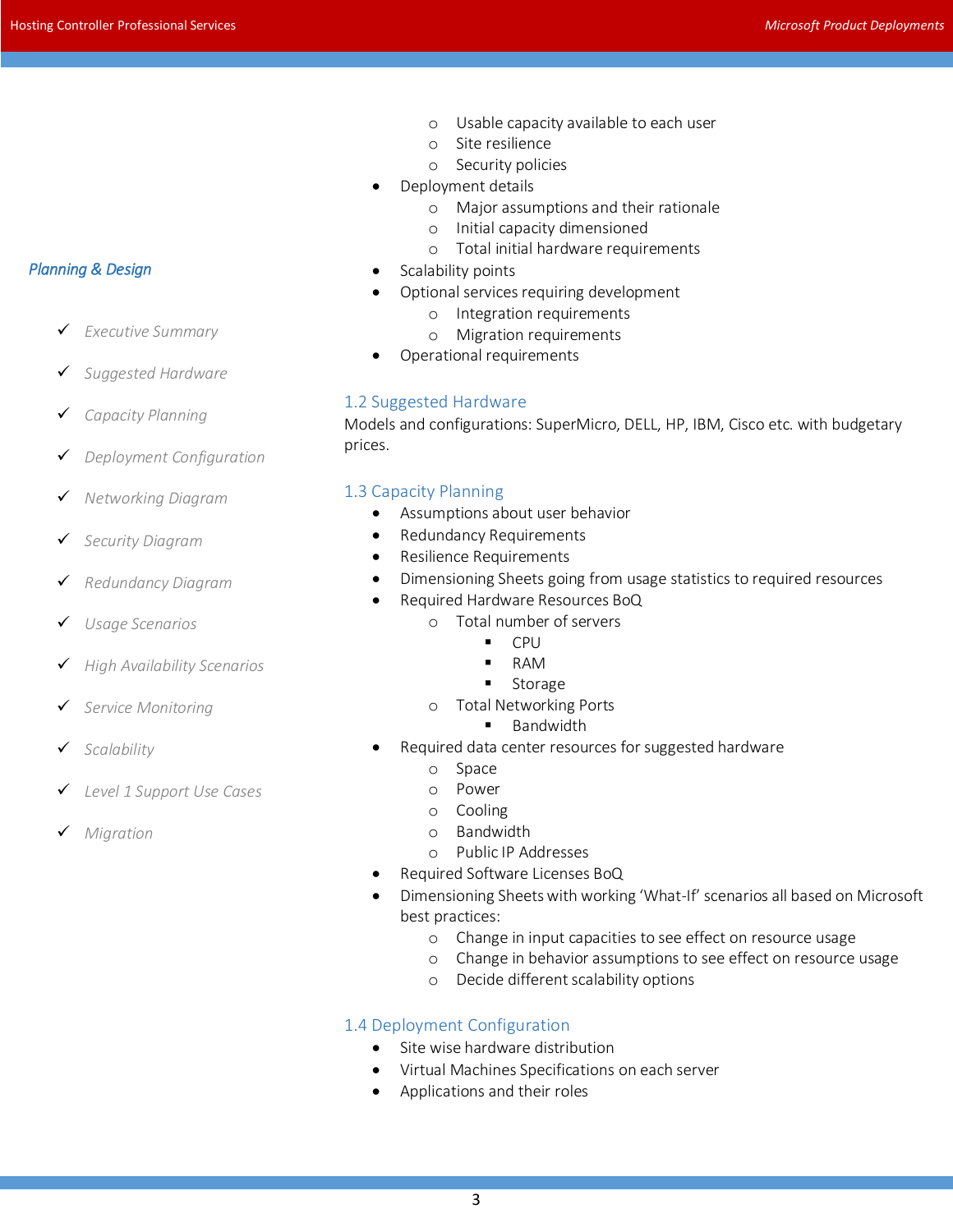

Mapping of application roles on virtual machines

#### <span id="page-4-0"></span>1.5 Networking Diagram

A diagram showing the physical connections between servers and between servers and the router. Suggested VLAN configurations and details of which Ethernet ports in each server are connected to which VLAN for:

- Service Delivery and client access plane
- Data Replication among software applications plane
- Management and monitoring plane

The diagram will also show requirements for Public IPs and will show all private IP end-points and how they are connected on different subnets.

#### <span id="page-4-1"></span>1.6 Security Diagram

Showing basic firewall configuration mentioning which applications are on public IPs, which ones are in DMZ and which ones are strictly behind firewall and on private IPs. The section will also show how administrators will get VPN access to access the end points over private IPs.

#### <span id="page-4-2"></span>1.7 Redundancy Diagram

A diagram showing redundancy available for each application function:

- Data Redundancy Diagram: Showing how client data is replicated to keep extra copies.
- **Database Redundancy Diagram:** Showing how the database server is arranged into a cluster.
- Web Server Redundancy Diagram: Showing how multiple web servers are configured.
- Other Applications Redundancy Diagrams: Showing the redundancy available in every other application function and mentioning if it is configured in load sharing or hot-standby modes.

#### <span id="page-4-3"></span>1.8 Usage Scenarios

- Client Access: Call flows showing typical ways clients will use the services
- Load Balancing: Flows showing how the load will be distributed onto multiple application server instances
- Provisioning: Call flows showing how different users (Service Providers Administrators, Enterprise Administrators, End Users) will access different types of GUIs to provision resources required.

#### <span id="page-4-4"></span>1.9 High Availability Scenarios

Graphical representations of how are the services going to stay continuously available during different failure scenarios.

Software Failures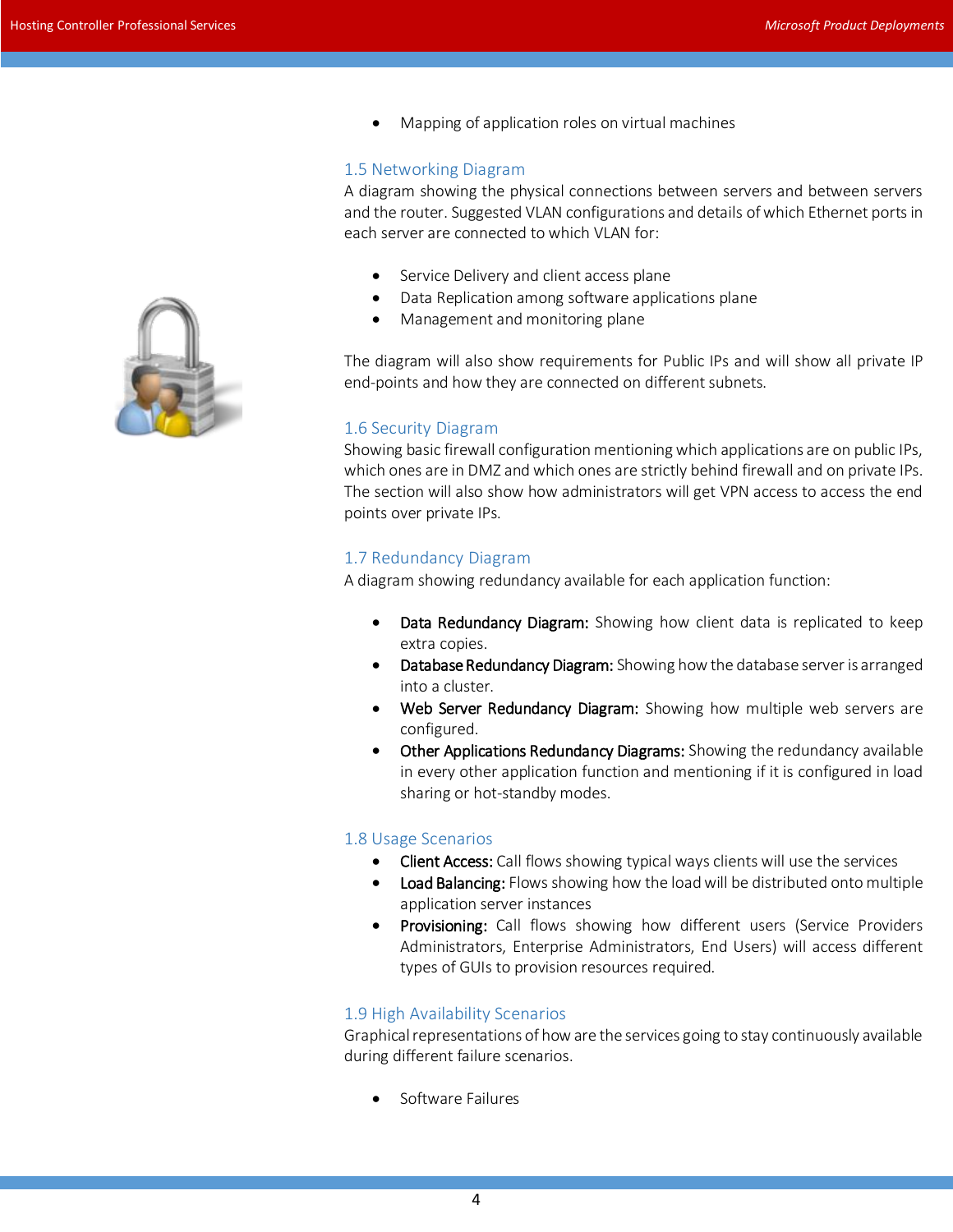- o Web Server
- o Database
- o Load Balancers
- o DNS Server
- o Other Application Servers like CAS Server, Witness Server, and Edge Transport Server etc.
- o Client Data e.g. MBX Servers
- Hardware Failures
	- o Individual Hard Disk
	- o Server
	- o Network
	- o Data Center

#### <span id="page-5-0"></span>1.10 Service Monitoring

This section will manage options to monitor different aspects of the complete end to end service delivery. Different tools will be suggested here.

#### <span id="page-5-1"></span>1.11 Scalability

Options to scale beyond the initial dimensioned capacity. This section will mention the points where initial hardware resources will get consumed and more hardware needs to be added. The section will mention all scalability points up to the maximum dimensioned capacity.

#### <span id="page-5-2"></span>1.12 Level 1 Support Use Cases

This section will mention the basic support use cases for both hardware and software incidences. The section will mention basic SOPs on how to handle each of them.

#### <span id="page-5-3"></span>1.13 Migration

An optional section mentioning details of migration. The structure depends on each individual case. Typical migration concerns are:

## *Installation & Commissioning*

- *Known Pre-Requisites*
- *Installation*
- *Configuration*
- *Operating Procedures Training*
- *Handing Over/Taking Over*
- Migration of user identity
- Migration of data

There may be coexistence scenarios where two or more deployments need to coexist in an interim phase.

#### <span id="page-5-4"></span>2. Installation & Commissioning Engagement

This engagement starts with a 'Detailed Design' document in hand either prepared by Hosting Controller's Planning and Design team or other third parties. Unless an on-site installation contract is negotiated, all services are provided remotely.

#### <span id="page-5-5"></span>2.1 Pre-Requisites

Hardware needs to be installed in the data center with remote access available for the management interface. If an IP based management interface is not available, then base operating system needs to be installed and remote access available.